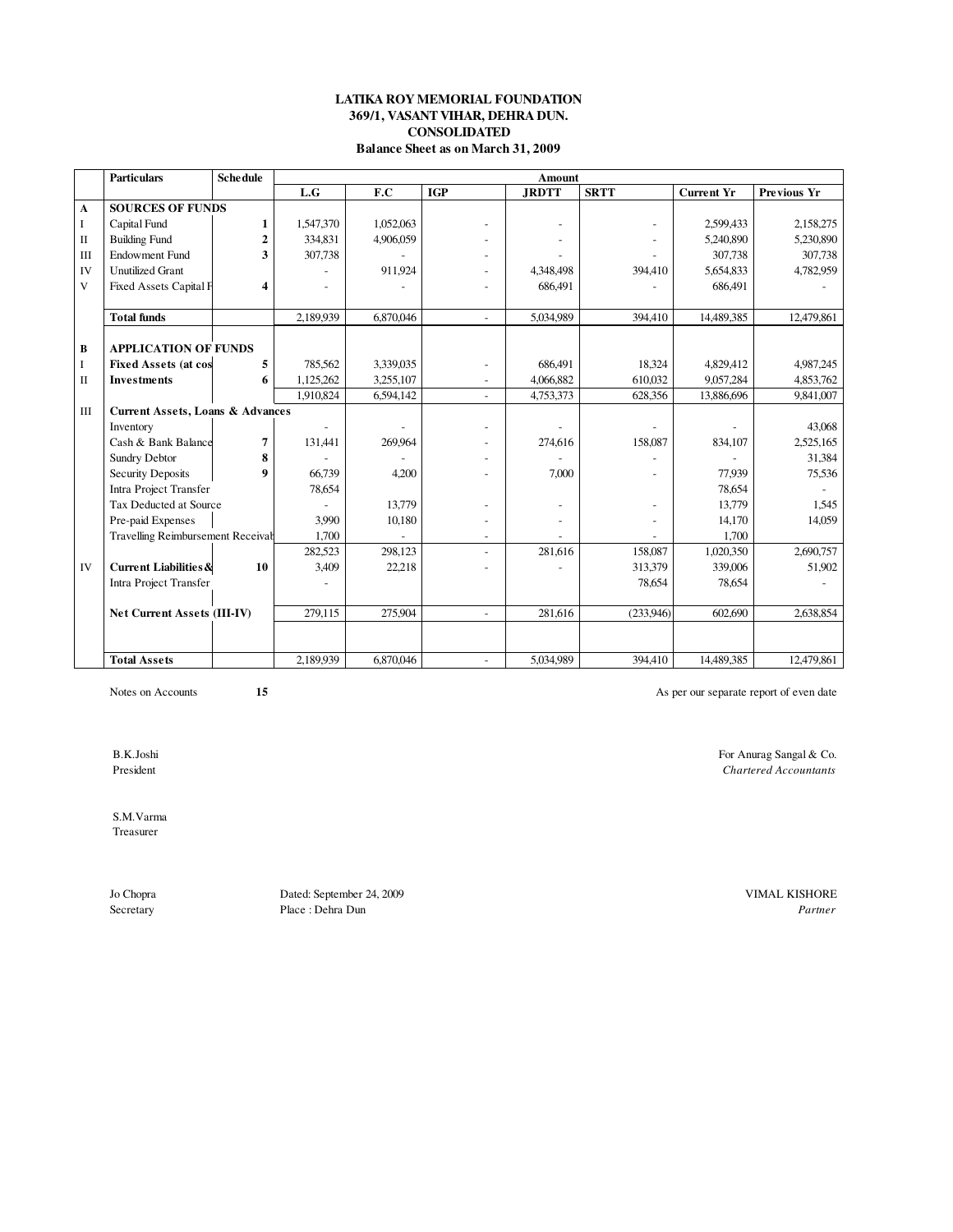## **LATIKA ROY MEMORIAL FOUNDATION**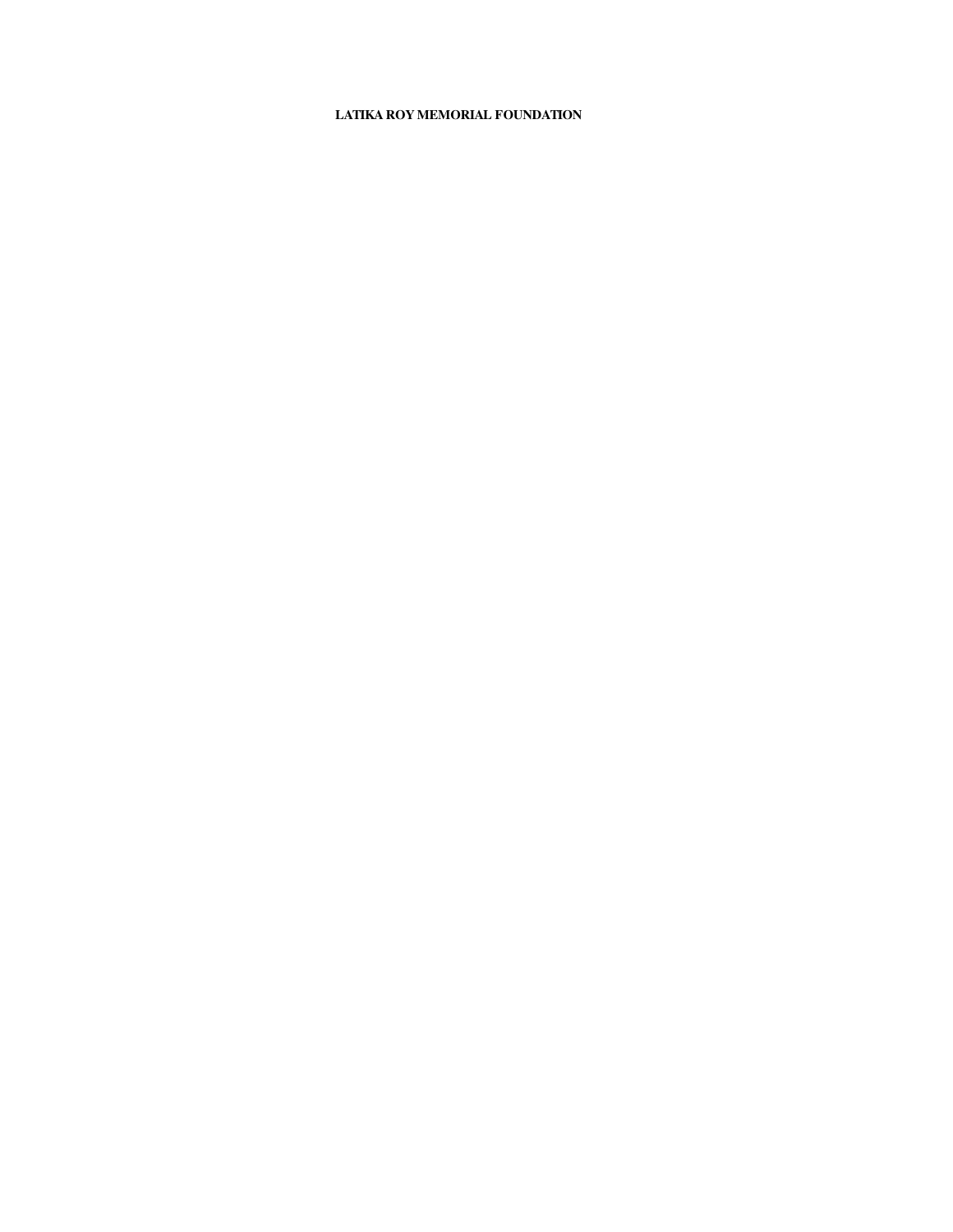### **369/1, VASANT VIHAR, DEHRA DUN Income & Expenditure Account for the year ended March 31, 2009 CONSOLIDATED**

| <b>Particulars</b>                             | <b>Schedule</b> | <b>Amount</b> |           |            |              |             |                   |             |  |  |
|------------------------------------------------|-----------------|---------------|-----------|------------|--------------|-------------|-------------------|-------------|--|--|
|                                                |                 | L.G           | F.C       | <b>IGP</b> | <b>JRDTT</b> | <b>SRTT</b> | <b>Current Yr</b> | Previous Yr |  |  |
| <b>INCOME</b>                                  |                 |               |           |            |              |             |                   |             |  |  |
| <b>Sales</b>                                   |                 |               |           | 132,543    |              |             | 132,543           | 578,893     |  |  |
| Grants & Donation                              | 11              | 815,808       | 1,561,923 |            | 7,730,000    | 1,430,000   | 11,537,731        | 12,645,854  |  |  |
| Other Income                                   | 12              | 551,535       | 161,277   | 6,679      | 125,952      | 195,486     | 1,040,930         | 1,361,151   |  |  |
|                                                |                 |               |           |            |              |             |                   |             |  |  |
|                                                |                 | 1,367,343     | 1,723,200 | 139,222    | 7,855,952    | 1,625,486   | 12,711,204        | 14,585,899  |  |  |
|                                                |                 |               |           |            |              |             |                   |             |  |  |
| <b>EXPENDITURE</b>                             |                 |               |           |            |              |             |                   |             |  |  |
| Cost Of Good sold                              | 12              |               |           | 151,035    |              |             | 151,035           | 267,138     |  |  |
| Project Running Exp                            | 13              | 1,212,931     | 801,098   | 29,263     | 5,406,084    | 2,218,924   | 9,668,300         | 8,968,625   |  |  |
| Administrative Expen                           | 14              | 71,125        | 350,376   |            |              |             | 421,501           | 375,368     |  |  |
| Depreciation                                   | 5               | 97,404        | 70,046    | 5,327      |              | 1.386       | 174,164           | 434,409     |  |  |
|                                                |                 | 1,381,460     | 1,221,520 | 185,625    | 5,406,084    | 2,220,310   | 10,415,000        | 10,045,540  |  |  |
|                                                |                 |               |           |            |              |             |                   |             |  |  |
| Surplus/(Deficit) before Capital E             |                 | (14, 117)     | 501,680   | (46, 403)  | ۰            |             | 441,159           | 398,514     |  |  |
| Unutilised Grants Before Set Off previous Year |                 |               |           |            |              |             |                   | 5,172,515   |  |  |
| Less: Transfer of loss for the previ           |                 |               |           |            |              |             | 389,556           |             |  |  |
| Less: Capital Expenditure                      |                 |               |           | 864,425    |              | 864,425     |                   |             |  |  |
| Unutilised Grants Carried Forwal               |                 |               |           |            | 1,585,443    | (594, 824)  | 990,620           | 4,782,959   |  |  |
|                                                |                 |               |           |            |              |             |                   |             |  |  |
| Capital Expenditure                            |                 | 107,642       | 51,799    |            | 22,000       | 12,825      | 194,266           |             |  |  |
|                                                |                 |               |           |            |              |             |                   |             |  |  |

Notes on Accounts **15 15** As per our separate report of even date

B.K.Joshi For Anurag Sangal & Co.<br>
President Contract Accountants Chartered Accountants

 S.M.Varma Treasurer

Jo Chopra Dated: September 24, 2009 VIMAL KISHORE Place : Dehra Dun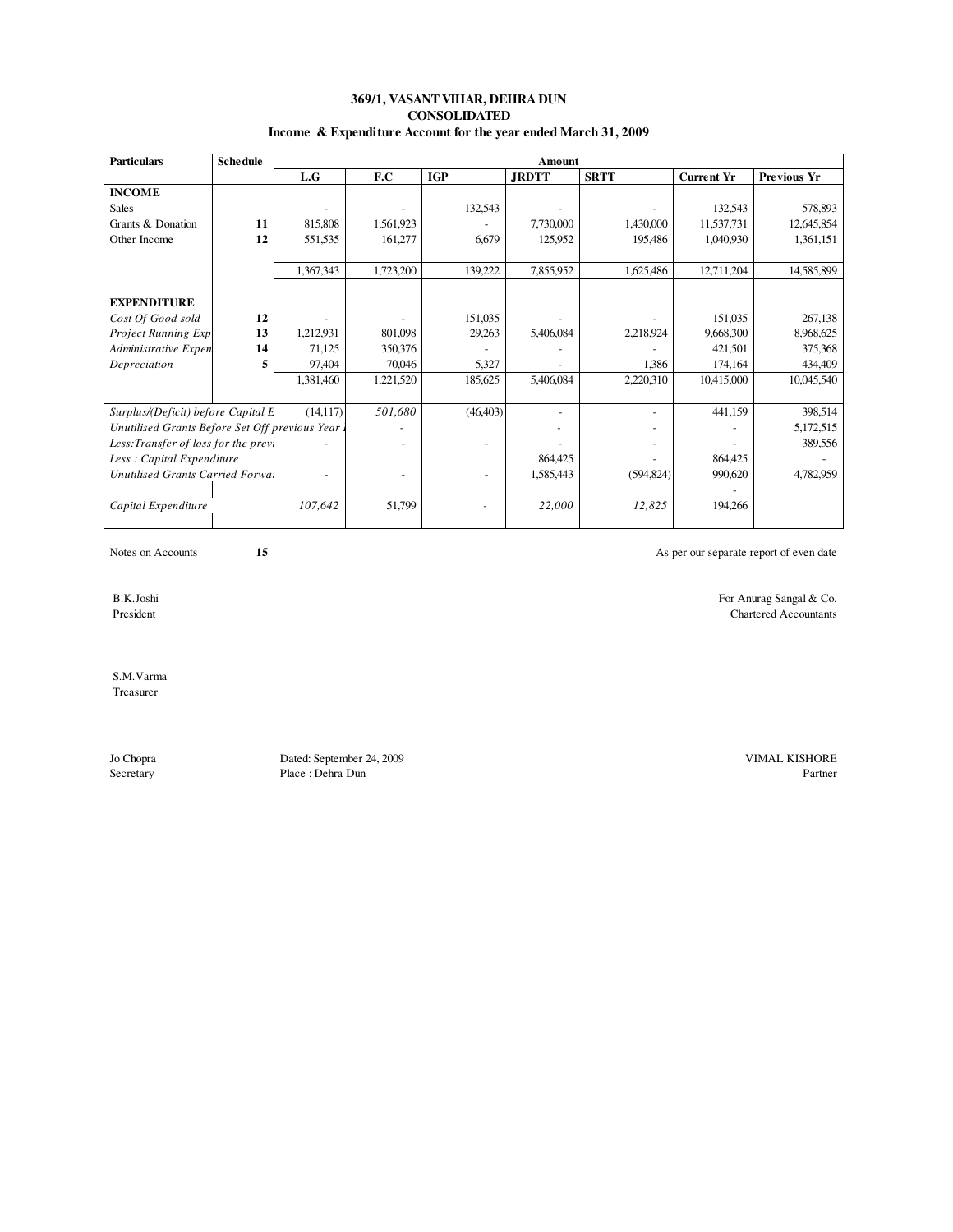## **369/1, VASANT VIHAR, DEHRA DUN LATIKA ROY MEMORIAL FOUNDATION**

**CONSOLIDATED**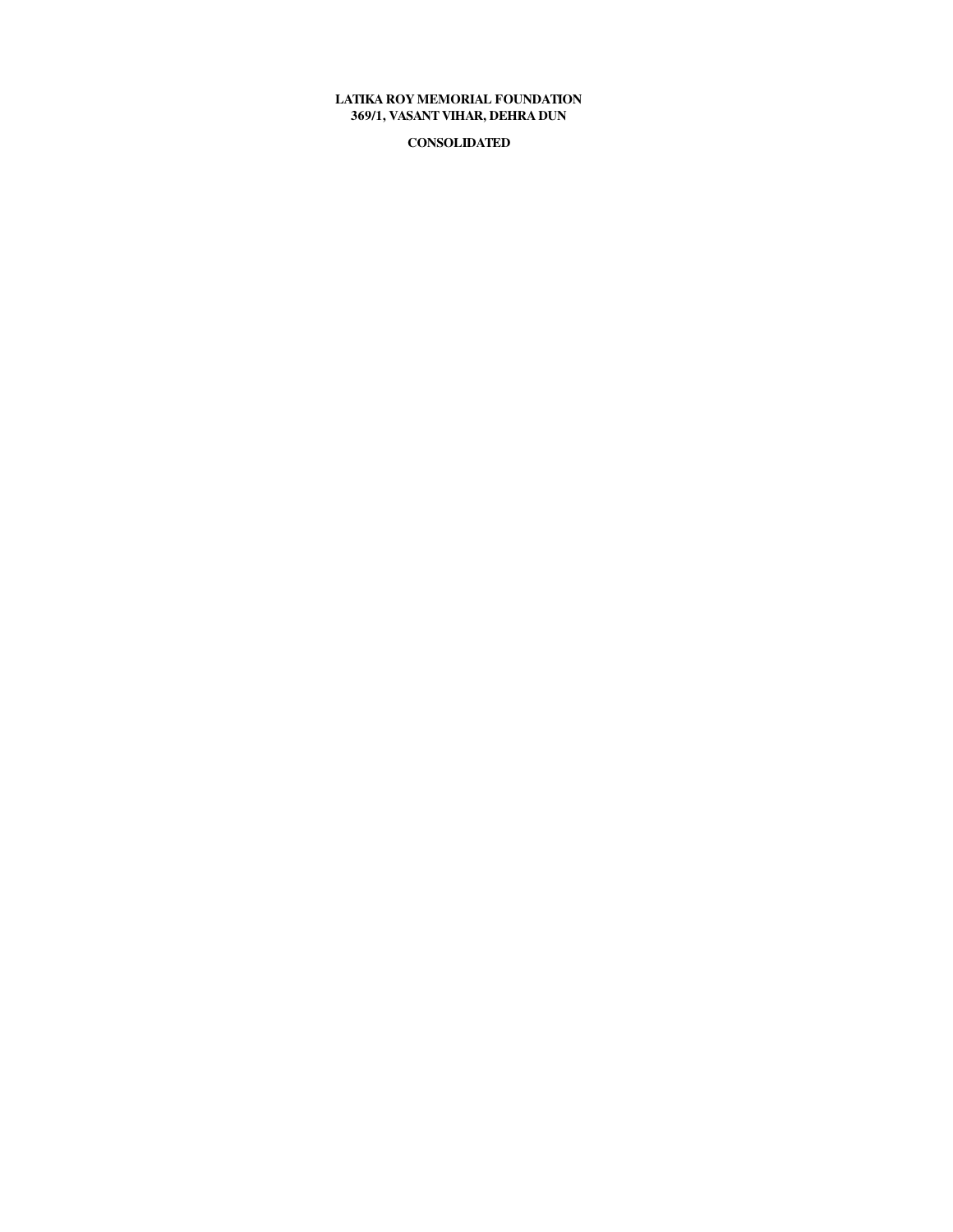# **Schedules to Consolidated Accounts for the year ended March 31, 2009**

| Particulars | L.G | F.C | <b>IGP</b> | <b>JRDTT</b> | <b>SRTT</b> | Amount |
|-------------|-----|-----|------------|--------------|-------------|--------|
|-------------|-----|-----|------------|--------------|-------------|--------|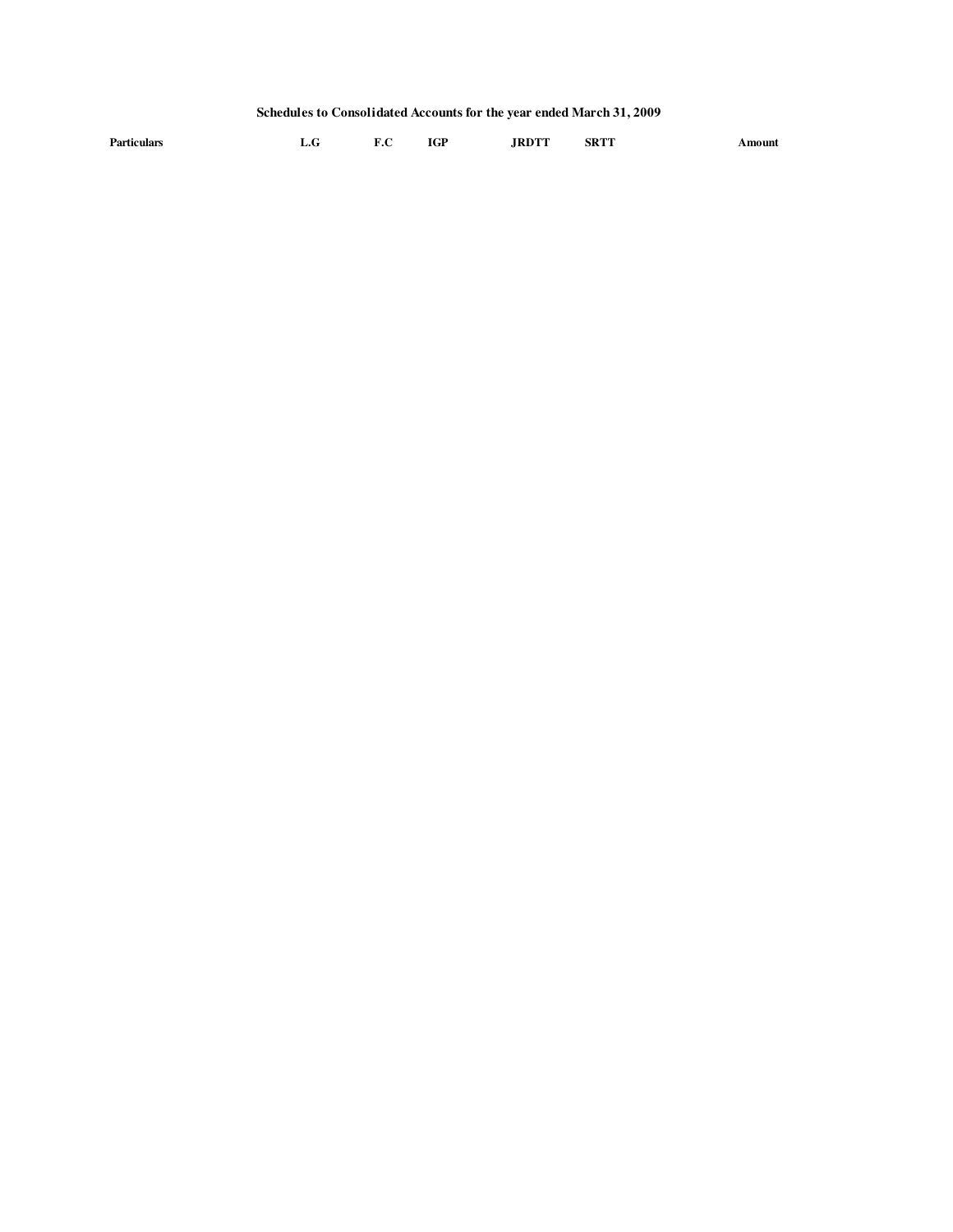| Current Yr | Previous Yr |  |
|------------|-------------|--|
|------------|-------------|--|

| 1              | <b>Capital Fund</b>                  |                |                |                          |                          |                          |           |           |
|----------------|--------------------------------------|----------------|----------------|--------------------------|--------------------------|--------------------------|-----------|-----------|
|                | <b>Opening Balance</b>               | 1,399,923      | 550,383        | 207,968                  |                          |                          | 2,158,274 | 1,759,761 |
|                | Transfrd. From other Project/Funds   | 161,565        | ÷,             |                          |                          |                          | 161,565   |           |
|                |                                      | 1,561,488      | 550,383        | 207,968                  | $\overline{\phantom{a}}$ | $\overline{\phantom{a}}$ | 2,319,839 | 1,759,761 |
|                | Add: Surplus during the year         | ÷.             | 501,680        | $\overline{a}$           | $\overline{\phantom{a}}$ | $\overline{\phantom{a}}$ | 501,680   | 427,455   |
|                |                                      | 1,561,488      | 1,052,063      | 207,968                  | ÷,                       | $\blacksquare$           | 2,821,519 | 2,187,216 |
|                | Less: Transferred to other Project/F | $\overline{a}$ |                | 161,565                  |                          | $\overline{\phantom{a}}$ | 161,565   |           |
|                | Less: Deficit during the year        | 14,117         |                | 46,403                   | $\overline{\phantom{a}}$ | $\overline{\phantom{a}}$ | 60,521    | 28,942    |
|                |                                      | 1,547,370      | 1,052,063      | $\overline{\phantom{a}}$ | $\blacksquare$           | $\blacksquare$           | 2,599,433 | 2,158,274 |
| $\overline{2}$ | <b>Building Fund</b>                 |                |                |                          |                          |                          |           |           |
|                | <b>Opening Balance</b>               | 324,831        | 4,906,059      |                          |                          |                          | 5,230,890 | 5,223,059 |
|                | <b>Additions</b>                     |                |                |                          |                          |                          |           |           |
|                | during the year                      | 10,000         |                |                          |                          | $\overline{\phantom{a}}$ | 10,000    | 7,831     |
|                |                                      | 334,831        | 4,906,059      | $\sim$                   | $\blacksquare$           | $\blacksquare$           | 5,240,890 | 5,230,890 |
|                |                                      |                |                |                          |                          |                          |           |           |
| 3              | <b>Endowment Fund</b>                |                |                |                          |                          |                          |           |           |
|                | <b>Opening Balance</b>               | 307,738        |                |                          |                          |                          | 307,738   | 307,738   |
|                | Additions during the year            |                | $\overline{a}$ | $\overline{\phantom{a}}$ | $\overline{\phantom{a}}$ | $\blacksquare$           |           |           |
|                |                                      | 307,738        | ÷              | $\sim$                   | $\sim$                   | $\overline{\phantom{a}}$ | 307,738   | 307,738   |
|                |                                      |                |                |                          |                          |                          |           |           |
| 4              | <b>Fixed Asssets Capital Fund</b>    |                |                |                          |                          |                          |           |           |
|                | Opening Balance                      |                |                |                          |                          |                          |           |           |
|                | Add: Additions during the year       |                |                |                          | 864,425                  |                          | 864,425   |           |
|                | Less: Depreciation                   |                |                |                          | 177,934                  |                          | 177,934   |           |
|                |                                      | ÷,             | $\overline{a}$ | $\overline{a}$           | 686,491                  | $\overline{a}$           | 686,491   |           |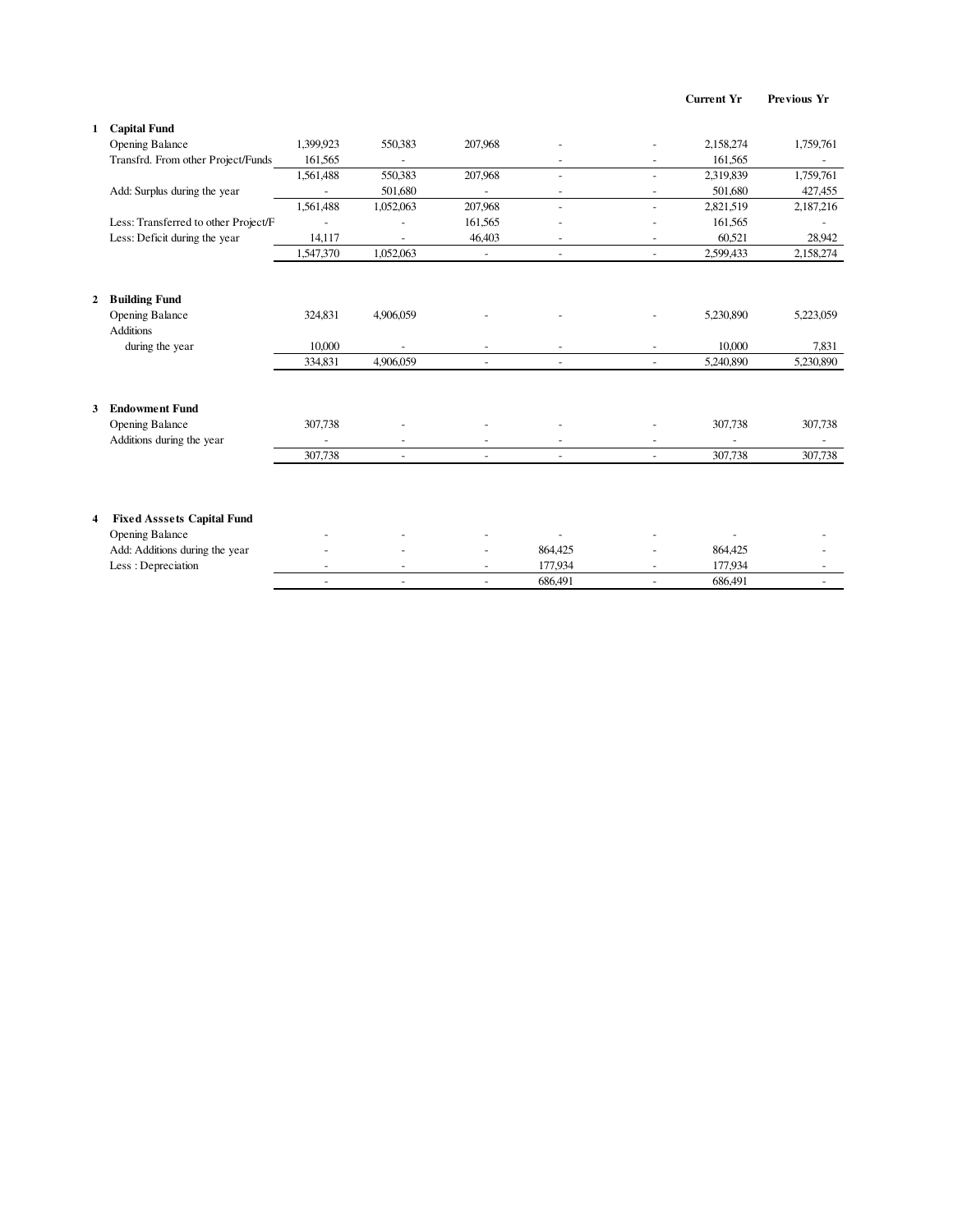### **LATIKA ROY MEMORIAL FOUNDATION CONSOLIDATED Schedules to Consolidated Accounts for the year ended March 31, 2009 369/1, VASANT VIHAR, DEHRA DUN**

| F.C<br>L.G<br><b>IGP</b><br><b>JRDTT</b><br><b>SRTT</b><br><b>Current Yr</b><br>Previous Yr<br>Investments<br>6<br>700,000<br>700,000<br>700,000<br><b>Mutual Fund</b><br>1,125,262<br>2,555,107<br>4,066,882<br>610,032<br>8,357,284<br>4,153,762<br>Fixed Deposits With Bank<br>1,125,262<br>3,255,107<br>4,066,882<br>610,032<br>9,057,284<br>4,853,762<br><b>Cash &amp; Bank Balances</b><br>7<br>Indian Overseas Bank C/A #10<br>40,701<br>123,919<br>40,701<br>Indian Overseas Bank S/B # 51<br>90,740<br>90,740<br>515,777<br>State Bank of India A/c # 8906<br>269,964<br>545,671<br>269,964<br>$\blacksquare$<br>Indian Overseas Bank A/c # 10<br>16,136<br>$\overline{a}$<br>Indian Overseas Bank C/d #44<br>46,082<br>Indian Overseas Bank#9086<br>982,880<br>158,087<br>158,087<br>Indian Overseas Bank A/c #10<br>274,616<br>274,616<br>294,701<br>$\overline{\phantom{a}}$<br>$\overline{a}$<br>131,441<br>269,964<br>274,616<br>158,087<br>834,107<br>2,525,166<br><b>Sundry Debtor</b><br>8<br>Kusum Kanwar<br>15,184<br>Parakash Kanduri<br>15,000<br>Gurjas<br>750<br>300<br>Jyotica Anand<br>Savita Thapliyal<br>150<br>÷,<br>$\overline{\phantom{a}}$<br>$\overline{a}$<br>31,384<br>$\sim$<br>$\overline{a}$<br>$\overline{a}$<br>$\overline{\phantom{a}}$<br>$\overline{\phantom{a}}$<br>$\overline{a}$<br><b>Security Deposits</b><br>9<br>Security Deposits-Rent<br>45,800<br>4,200<br>50,000<br>49,000<br>Gas Connection<br>6,000<br>6,000<br>6,000<br>÷,<br>2,000<br>1,000<br>3,000<br>3,000<br>Telephone<br>17,536<br>17,536<br>Security Deposits-SaleTax Registrat<br>16,337<br>1,403<br>1,403<br>Add: Interest Accured On Security  <br>1,299<br>$\sim$<br>$\overline{\phantom{a}}$<br>20,939<br>(20,939)<br>Intra Project Transfer<br>$\blacksquare$<br>66,739<br>4,200<br>7,000<br>77,939<br>75,636<br>$\overline{a}$<br>$\sim$<br><b>Current Liabilities &amp; Provisions</b><br>10<br>Small Grant Program<br>313,379<br>313,379<br>Expenses Payable<br>Electrcity & Water Charges payabk<br>1,569<br>158<br>1,727<br>17,341<br>1,840<br>16,603<br>Telephone Expenses Payable<br>1,840<br>Audit Fees Payable<br>22,060<br>22,060<br>17,958<br>3,409<br>22,218<br>313,379<br>51,902<br>339,006<br>$\overline{\phantom{a}}$<br>$\blacksquare$<br><b>Grants &amp; Donation</b><br>L.G<br>F.C<br><b>IGP</b><br><b>JRDTT</b><br><b>SRTT</b><br><b>Current Yr</b><br>Previous Yr<br>11<br>754,108<br>1,561,923<br>2,316,031<br>786,046<br>Donation<br>7,730,000<br>1,430,000<br>9,160,000<br>12,838,311<br>Grants<br>61,700<br>61,700<br>52,167<br><b>Training Fees</b><br>$\overline{\phantom{a}}$<br>$\overline{\phantom{a}}$<br>815,808<br>7,730,000<br>1,561,923<br>1,430,000<br>11,537,731<br>13,676,524<br>$\overline{a}$<br>12 Other Incomes<br>Fees- Contribution<br>615,171<br>441,596<br>173,575<br>575,591<br>6,219<br>25,921<br>9,988<br>70,848<br>31,794<br><b>Interest From Bank</b><br>28,720<br>Interest on FDR<br>29,656<br>135,356<br>97,232<br>11,923<br>277,998<br>494,379<br>3,831<br>Income from Mutual Funds<br>190,332<br>$\equiv$<br>$\overline{\phantom{a}}$<br>$\overline{a}$<br>Miscellaneous Receipts<br>74,019<br>76,867<br>48,978<br>2,848<br>Interest on Income Tax Refund<br>45<br>45<br>77<br>÷,<br>Profit on sale of Vehicle<br>20,000<br>551,535<br>161,277<br>6,679<br>125,952<br>195,486<br>1,040,930<br>1,361,151 | <b>Particulars</b> |  |  |  |  | Amount |
|------------------------------------------------------------------------------------------------------------------------------------------------------------------------------------------------------------------------------------------------------------------------------------------------------------------------------------------------------------------------------------------------------------------------------------------------------------------------------------------------------------------------------------------------------------------------------------------------------------------------------------------------------------------------------------------------------------------------------------------------------------------------------------------------------------------------------------------------------------------------------------------------------------------------------------------------------------------------------------------------------------------------------------------------------------------------------------------------------------------------------------------------------------------------------------------------------------------------------------------------------------------------------------------------------------------------------------------------------------------------------------------------------------------------------------------------------------------------------------------------------------------------------------------------------------------------------------------------------------------------------------------------------------------------------------------------------------------------------------------------------------------------------------------------------------------------------------------------------------------------------------------------------------------------------------------------------------------------------------------------------------------------------------------------------------------------------------------------------------------------------------------------------------------------------------------------------------------------------------------------------------------------------------------------------------------------------------------------------------------------------------------------------------------------------------------------------------------------------------------------------------------------------------------------------------------------------------------------------------------------------------------------------------------------------------------------------------------------------------------------------------------------------------------------------------------------------------------------------------------------------------------------------------------------------------------------------------------------------------------------------------------------------------------------------------------------------------------------------------------------------------------------------------------------------------------------------------------------------------------------------------------------------------------------------------------------------------------------------------------------------------|--------------------|--|--|--|--|--------|
|                                                                                                                                                                                                                                                                                                                                                                                                                                                                                                                                                                                                                                                                                                                                                                                                                                                                                                                                                                                                                                                                                                                                                                                                                                                                                                                                                                                                                                                                                                                                                                                                                                                                                                                                                                                                                                                                                                                                                                                                                                                                                                                                                                                                                                                                                                                                                                                                                                                                                                                                                                                                                                                                                                                                                                                                                                                                                                                                                                                                                                                                                                                                                                                                                                                                                                                                                                                    |                    |  |  |  |  |        |
|                                                                                                                                                                                                                                                                                                                                                                                                                                                                                                                                                                                                                                                                                                                                                                                                                                                                                                                                                                                                                                                                                                                                                                                                                                                                                                                                                                                                                                                                                                                                                                                                                                                                                                                                                                                                                                                                                                                                                                                                                                                                                                                                                                                                                                                                                                                                                                                                                                                                                                                                                                                                                                                                                                                                                                                                                                                                                                                                                                                                                                                                                                                                                                                                                                                                                                                                                                                    |                    |  |  |  |  |        |
|                                                                                                                                                                                                                                                                                                                                                                                                                                                                                                                                                                                                                                                                                                                                                                                                                                                                                                                                                                                                                                                                                                                                                                                                                                                                                                                                                                                                                                                                                                                                                                                                                                                                                                                                                                                                                                                                                                                                                                                                                                                                                                                                                                                                                                                                                                                                                                                                                                                                                                                                                                                                                                                                                                                                                                                                                                                                                                                                                                                                                                                                                                                                                                                                                                                                                                                                                                                    |                    |  |  |  |  |        |
|                                                                                                                                                                                                                                                                                                                                                                                                                                                                                                                                                                                                                                                                                                                                                                                                                                                                                                                                                                                                                                                                                                                                                                                                                                                                                                                                                                                                                                                                                                                                                                                                                                                                                                                                                                                                                                                                                                                                                                                                                                                                                                                                                                                                                                                                                                                                                                                                                                                                                                                                                                                                                                                                                                                                                                                                                                                                                                                                                                                                                                                                                                                                                                                                                                                                                                                                                                                    |                    |  |  |  |  |        |
|                                                                                                                                                                                                                                                                                                                                                                                                                                                                                                                                                                                                                                                                                                                                                                                                                                                                                                                                                                                                                                                                                                                                                                                                                                                                                                                                                                                                                                                                                                                                                                                                                                                                                                                                                                                                                                                                                                                                                                                                                                                                                                                                                                                                                                                                                                                                                                                                                                                                                                                                                                                                                                                                                                                                                                                                                                                                                                                                                                                                                                                                                                                                                                                                                                                                                                                                                                                    |                    |  |  |  |  |        |
|                                                                                                                                                                                                                                                                                                                                                                                                                                                                                                                                                                                                                                                                                                                                                                                                                                                                                                                                                                                                                                                                                                                                                                                                                                                                                                                                                                                                                                                                                                                                                                                                                                                                                                                                                                                                                                                                                                                                                                                                                                                                                                                                                                                                                                                                                                                                                                                                                                                                                                                                                                                                                                                                                                                                                                                                                                                                                                                                                                                                                                                                                                                                                                                                                                                                                                                                                                                    |                    |  |  |  |  |        |
|                                                                                                                                                                                                                                                                                                                                                                                                                                                                                                                                                                                                                                                                                                                                                                                                                                                                                                                                                                                                                                                                                                                                                                                                                                                                                                                                                                                                                                                                                                                                                                                                                                                                                                                                                                                                                                                                                                                                                                                                                                                                                                                                                                                                                                                                                                                                                                                                                                                                                                                                                                                                                                                                                                                                                                                                                                                                                                                                                                                                                                                                                                                                                                                                                                                                                                                                                                                    |                    |  |  |  |  |        |
|                                                                                                                                                                                                                                                                                                                                                                                                                                                                                                                                                                                                                                                                                                                                                                                                                                                                                                                                                                                                                                                                                                                                                                                                                                                                                                                                                                                                                                                                                                                                                                                                                                                                                                                                                                                                                                                                                                                                                                                                                                                                                                                                                                                                                                                                                                                                                                                                                                                                                                                                                                                                                                                                                                                                                                                                                                                                                                                                                                                                                                                                                                                                                                                                                                                                                                                                                                                    |                    |  |  |  |  |        |
|                                                                                                                                                                                                                                                                                                                                                                                                                                                                                                                                                                                                                                                                                                                                                                                                                                                                                                                                                                                                                                                                                                                                                                                                                                                                                                                                                                                                                                                                                                                                                                                                                                                                                                                                                                                                                                                                                                                                                                                                                                                                                                                                                                                                                                                                                                                                                                                                                                                                                                                                                                                                                                                                                                                                                                                                                                                                                                                                                                                                                                                                                                                                                                                                                                                                                                                                                                                    |                    |  |  |  |  |        |
|                                                                                                                                                                                                                                                                                                                                                                                                                                                                                                                                                                                                                                                                                                                                                                                                                                                                                                                                                                                                                                                                                                                                                                                                                                                                                                                                                                                                                                                                                                                                                                                                                                                                                                                                                                                                                                                                                                                                                                                                                                                                                                                                                                                                                                                                                                                                                                                                                                                                                                                                                                                                                                                                                                                                                                                                                                                                                                                                                                                                                                                                                                                                                                                                                                                                                                                                                                                    |                    |  |  |  |  |        |
|                                                                                                                                                                                                                                                                                                                                                                                                                                                                                                                                                                                                                                                                                                                                                                                                                                                                                                                                                                                                                                                                                                                                                                                                                                                                                                                                                                                                                                                                                                                                                                                                                                                                                                                                                                                                                                                                                                                                                                                                                                                                                                                                                                                                                                                                                                                                                                                                                                                                                                                                                                                                                                                                                                                                                                                                                                                                                                                                                                                                                                                                                                                                                                                                                                                                                                                                                                                    |                    |  |  |  |  |        |
|                                                                                                                                                                                                                                                                                                                                                                                                                                                                                                                                                                                                                                                                                                                                                                                                                                                                                                                                                                                                                                                                                                                                                                                                                                                                                                                                                                                                                                                                                                                                                                                                                                                                                                                                                                                                                                                                                                                                                                                                                                                                                                                                                                                                                                                                                                                                                                                                                                                                                                                                                                                                                                                                                                                                                                                                                                                                                                                                                                                                                                                                                                                                                                                                                                                                                                                                                                                    |                    |  |  |  |  |        |
|                                                                                                                                                                                                                                                                                                                                                                                                                                                                                                                                                                                                                                                                                                                                                                                                                                                                                                                                                                                                                                                                                                                                                                                                                                                                                                                                                                                                                                                                                                                                                                                                                                                                                                                                                                                                                                                                                                                                                                                                                                                                                                                                                                                                                                                                                                                                                                                                                                                                                                                                                                                                                                                                                                                                                                                                                                                                                                                                                                                                                                                                                                                                                                                                                                                                                                                                                                                    |                    |  |  |  |  |        |
|                                                                                                                                                                                                                                                                                                                                                                                                                                                                                                                                                                                                                                                                                                                                                                                                                                                                                                                                                                                                                                                                                                                                                                                                                                                                                                                                                                                                                                                                                                                                                                                                                                                                                                                                                                                                                                                                                                                                                                                                                                                                                                                                                                                                                                                                                                                                                                                                                                                                                                                                                                                                                                                                                                                                                                                                                                                                                                                                                                                                                                                                                                                                                                                                                                                                                                                                                                                    |                    |  |  |  |  |        |
|                                                                                                                                                                                                                                                                                                                                                                                                                                                                                                                                                                                                                                                                                                                                                                                                                                                                                                                                                                                                                                                                                                                                                                                                                                                                                                                                                                                                                                                                                                                                                                                                                                                                                                                                                                                                                                                                                                                                                                                                                                                                                                                                                                                                                                                                                                                                                                                                                                                                                                                                                                                                                                                                                                                                                                                                                                                                                                                                                                                                                                                                                                                                                                                                                                                                                                                                                                                    |                    |  |  |  |  |        |
|                                                                                                                                                                                                                                                                                                                                                                                                                                                                                                                                                                                                                                                                                                                                                                                                                                                                                                                                                                                                                                                                                                                                                                                                                                                                                                                                                                                                                                                                                                                                                                                                                                                                                                                                                                                                                                                                                                                                                                                                                                                                                                                                                                                                                                                                                                                                                                                                                                                                                                                                                                                                                                                                                                                                                                                                                                                                                                                                                                                                                                                                                                                                                                                                                                                                                                                                                                                    |                    |  |  |  |  |        |
|                                                                                                                                                                                                                                                                                                                                                                                                                                                                                                                                                                                                                                                                                                                                                                                                                                                                                                                                                                                                                                                                                                                                                                                                                                                                                                                                                                                                                                                                                                                                                                                                                                                                                                                                                                                                                                                                                                                                                                                                                                                                                                                                                                                                                                                                                                                                                                                                                                                                                                                                                                                                                                                                                                                                                                                                                                                                                                                                                                                                                                                                                                                                                                                                                                                                                                                                                                                    |                    |  |  |  |  |        |
|                                                                                                                                                                                                                                                                                                                                                                                                                                                                                                                                                                                                                                                                                                                                                                                                                                                                                                                                                                                                                                                                                                                                                                                                                                                                                                                                                                                                                                                                                                                                                                                                                                                                                                                                                                                                                                                                                                                                                                                                                                                                                                                                                                                                                                                                                                                                                                                                                                                                                                                                                                                                                                                                                                                                                                                                                                                                                                                                                                                                                                                                                                                                                                                                                                                                                                                                                                                    |                    |  |  |  |  |        |
|                                                                                                                                                                                                                                                                                                                                                                                                                                                                                                                                                                                                                                                                                                                                                                                                                                                                                                                                                                                                                                                                                                                                                                                                                                                                                                                                                                                                                                                                                                                                                                                                                                                                                                                                                                                                                                                                                                                                                                                                                                                                                                                                                                                                                                                                                                                                                                                                                                                                                                                                                                                                                                                                                                                                                                                                                                                                                                                                                                                                                                                                                                                                                                                                                                                                                                                                                                                    |                    |  |  |  |  |        |
|                                                                                                                                                                                                                                                                                                                                                                                                                                                                                                                                                                                                                                                                                                                                                                                                                                                                                                                                                                                                                                                                                                                                                                                                                                                                                                                                                                                                                                                                                                                                                                                                                                                                                                                                                                                                                                                                                                                                                                                                                                                                                                                                                                                                                                                                                                                                                                                                                                                                                                                                                                                                                                                                                                                                                                                                                                                                                                                                                                                                                                                                                                                                                                                                                                                                                                                                                                                    |                    |  |  |  |  |        |
|                                                                                                                                                                                                                                                                                                                                                                                                                                                                                                                                                                                                                                                                                                                                                                                                                                                                                                                                                                                                                                                                                                                                                                                                                                                                                                                                                                                                                                                                                                                                                                                                                                                                                                                                                                                                                                                                                                                                                                                                                                                                                                                                                                                                                                                                                                                                                                                                                                                                                                                                                                                                                                                                                                                                                                                                                                                                                                                                                                                                                                                                                                                                                                                                                                                                                                                                                                                    |                    |  |  |  |  |        |
|                                                                                                                                                                                                                                                                                                                                                                                                                                                                                                                                                                                                                                                                                                                                                                                                                                                                                                                                                                                                                                                                                                                                                                                                                                                                                                                                                                                                                                                                                                                                                                                                                                                                                                                                                                                                                                                                                                                                                                                                                                                                                                                                                                                                                                                                                                                                                                                                                                                                                                                                                                                                                                                                                                                                                                                                                                                                                                                                                                                                                                                                                                                                                                                                                                                                                                                                                                                    |                    |  |  |  |  |        |
|                                                                                                                                                                                                                                                                                                                                                                                                                                                                                                                                                                                                                                                                                                                                                                                                                                                                                                                                                                                                                                                                                                                                                                                                                                                                                                                                                                                                                                                                                                                                                                                                                                                                                                                                                                                                                                                                                                                                                                                                                                                                                                                                                                                                                                                                                                                                                                                                                                                                                                                                                                                                                                                                                                                                                                                                                                                                                                                                                                                                                                                                                                                                                                                                                                                                                                                                                                                    |                    |  |  |  |  |        |
|                                                                                                                                                                                                                                                                                                                                                                                                                                                                                                                                                                                                                                                                                                                                                                                                                                                                                                                                                                                                                                                                                                                                                                                                                                                                                                                                                                                                                                                                                                                                                                                                                                                                                                                                                                                                                                                                                                                                                                                                                                                                                                                                                                                                                                                                                                                                                                                                                                                                                                                                                                                                                                                                                                                                                                                                                                                                                                                                                                                                                                                                                                                                                                                                                                                                                                                                                                                    |                    |  |  |  |  |        |
|                                                                                                                                                                                                                                                                                                                                                                                                                                                                                                                                                                                                                                                                                                                                                                                                                                                                                                                                                                                                                                                                                                                                                                                                                                                                                                                                                                                                                                                                                                                                                                                                                                                                                                                                                                                                                                                                                                                                                                                                                                                                                                                                                                                                                                                                                                                                                                                                                                                                                                                                                                                                                                                                                                                                                                                                                                                                                                                                                                                                                                                                                                                                                                                                                                                                                                                                                                                    |                    |  |  |  |  |        |
|                                                                                                                                                                                                                                                                                                                                                                                                                                                                                                                                                                                                                                                                                                                                                                                                                                                                                                                                                                                                                                                                                                                                                                                                                                                                                                                                                                                                                                                                                                                                                                                                                                                                                                                                                                                                                                                                                                                                                                                                                                                                                                                                                                                                                                                                                                                                                                                                                                                                                                                                                                                                                                                                                                                                                                                                                                                                                                                                                                                                                                                                                                                                                                                                                                                                                                                                                                                    |                    |  |  |  |  |        |
|                                                                                                                                                                                                                                                                                                                                                                                                                                                                                                                                                                                                                                                                                                                                                                                                                                                                                                                                                                                                                                                                                                                                                                                                                                                                                                                                                                                                                                                                                                                                                                                                                                                                                                                                                                                                                                                                                                                                                                                                                                                                                                                                                                                                                                                                                                                                                                                                                                                                                                                                                                                                                                                                                                                                                                                                                                                                                                                                                                                                                                                                                                                                                                                                                                                                                                                                                                                    |                    |  |  |  |  |        |
|                                                                                                                                                                                                                                                                                                                                                                                                                                                                                                                                                                                                                                                                                                                                                                                                                                                                                                                                                                                                                                                                                                                                                                                                                                                                                                                                                                                                                                                                                                                                                                                                                                                                                                                                                                                                                                                                                                                                                                                                                                                                                                                                                                                                                                                                                                                                                                                                                                                                                                                                                                                                                                                                                                                                                                                                                                                                                                                                                                                                                                                                                                                                                                                                                                                                                                                                                                                    |                    |  |  |  |  |        |
|                                                                                                                                                                                                                                                                                                                                                                                                                                                                                                                                                                                                                                                                                                                                                                                                                                                                                                                                                                                                                                                                                                                                                                                                                                                                                                                                                                                                                                                                                                                                                                                                                                                                                                                                                                                                                                                                                                                                                                                                                                                                                                                                                                                                                                                                                                                                                                                                                                                                                                                                                                                                                                                                                                                                                                                                                                                                                                                                                                                                                                                                                                                                                                                                                                                                                                                                                                                    |                    |  |  |  |  |        |
|                                                                                                                                                                                                                                                                                                                                                                                                                                                                                                                                                                                                                                                                                                                                                                                                                                                                                                                                                                                                                                                                                                                                                                                                                                                                                                                                                                                                                                                                                                                                                                                                                                                                                                                                                                                                                                                                                                                                                                                                                                                                                                                                                                                                                                                                                                                                                                                                                                                                                                                                                                                                                                                                                                                                                                                                                                                                                                                                                                                                                                                                                                                                                                                                                                                                                                                                                                                    |                    |  |  |  |  |        |
|                                                                                                                                                                                                                                                                                                                                                                                                                                                                                                                                                                                                                                                                                                                                                                                                                                                                                                                                                                                                                                                                                                                                                                                                                                                                                                                                                                                                                                                                                                                                                                                                                                                                                                                                                                                                                                                                                                                                                                                                                                                                                                                                                                                                                                                                                                                                                                                                                                                                                                                                                                                                                                                                                                                                                                                                                                                                                                                                                                                                                                                                                                                                                                                                                                                                                                                                                                                    |                    |  |  |  |  |        |
|                                                                                                                                                                                                                                                                                                                                                                                                                                                                                                                                                                                                                                                                                                                                                                                                                                                                                                                                                                                                                                                                                                                                                                                                                                                                                                                                                                                                                                                                                                                                                                                                                                                                                                                                                                                                                                                                                                                                                                                                                                                                                                                                                                                                                                                                                                                                                                                                                                                                                                                                                                                                                                                                                                                                                                                                                                                                                                                                                                                                                                                                                                                                                                                                                                                                                                                                                                                    |                    |  |  |  |  |        |
|                                                                                                                                                                                                                                                                                                                                                                                                                                                                                                                                                                                                                                                                                                                                                                                                                                                                                                                                                                                                                                                                                                                                                                                                                                                                                                                                                                                                                                                                                                                                                                                                                                                                                                                                                                                                                                                                                                                                                                                                                                                                                                                                                                                                                                                                                                                                                                                                                                                                                                                                                                                                                                                                                                                                                                                                                                                                                                                                                                                                                                                                                                                                                                                                                                                                                                                                                                                    |                    |  |  |  |  |        |
|                                                                                                                                                                                                                                                                                                                                                                                                                                                                                                                                                                                                                                                                                                                                                                                                                                                                                                                                                                                                                                                                                                                                                                                                                                                                                                                                                                                                                                                                                                                                                                                                                                                                                                                                                                                                                                                                                                                                                                                                                                                                                                                                                                                                                                                                                                                                                                                                                                                                                                                                                                                                                                                                                                                                                                                                                                                                                                                                                                                                                                                                                                                                                                                                                                                                                                                                                                                    |                    |  |  |  |  |        |
|                                                                                                                                                                                                                                                                                                                                                                                                                                                                                                                                                                                                                                                                                                                                                                                                                                                                                                                                                                                                                                                                                                                                                                                                                                                                                                                                                                                                                                                                                                                                                                                                                                                                                                                                                                                                                                                                                                                                                                                                                                                                                                                                                                                                                                                                                                                                                                                                                                                                                                                                                                                                                                                                                                                                                                                                                                                                                                                                                                                                                                                                                                                                                                                                                                                                                                                                                                                    |                    |  |  |  |  |        |
|                                                                                                                                                                                                                                                                                                                                                                                                                                                                                                                                                                                                                                                                                                                                                                                                                                                                                                                                                                                                                                                                                                                                                                                                                                                                                                                                                                                                                                                                                                                                                                                                                                                                                                                                                                                                                                                                                                                                                                                                                                                                                                                                                                                                                                                                                                                                                                                                                                                                                                                                                                                                                                                                                                                                                                                                                                                                                                                                                                                                                                                                                                                                                                                                                                                                                                                                                                                    |                    |  |  |  |  |        |
|                                                                                                                                                                                                                                                                                                                                                                                                                                                                                                                                                                                                                                                                                                                                                                                                                                                                                                                                                                                                                                                                                                                                                                                                                                                                                                                                                                                                                                                                                                                                                                                                                                                                                                                                                                                                                                                                                                                                                                                                                                                                                                                                                                                                                                                                                                                                                                                                                                                                                                                                                                                                                                                                                                                                                                                                                                                                                                                                                                                                                                                                                                                                                                                                                                                                                                                                                                                    |                    |  |  |  |  |        |
|                                                                                                                                                                                                                                                                                                                                                                                                                                                                                                                                                                                                                                                                                                                                                                                                                                                                                                                                                                                                                                                                                                                                                                                                                                                                                                                                                                                                                                                                                                                                                                                                                                                                                                                                                                                                                                                                                                                                                                                                                                                                                                                                                                                                                                                                                                                                                                                                                                                                                                                                                                                                                                                                                                                                                                                                                                                                                                                                                                                                                                                                                                                                                                                                                                                                                                                                                                                    |                    |  |  |  |  |        |
|                                                                                                                                                                                                                                                                                                                                                                                                                                                                                                                                                                                                                                                                                                                                                                                                                                                                                                                                                                                                                                                                                                                                                                                                                                                                                                                                                                                                                                                                                                                                                                                                                                                                                                                                                                                                                                                                                                                                                                                                                                                                                                                                                                                                                                                                                                                                                                                                                                                                                                                                                                                                                                                                                                                                                                                                                                                                                                                                                                                                                                                                                                                                                                                                                                                                                                                                                                                    |                    |  |  |  |  |        |
|                                                                                                                                                                                                                                                                                                                                                                                                                                                                                                                                                                                                                                                                                                                                                                                                                                                                                                                                                                                                                                                                                                                                                                                                                                                                                                                                                                                                                                                                                                                                                                                                                                                                                                                                                                                                                                                                                                                                                                                                                                                                                                                                                                                                                                                                                                                                                                                                                                                                                                                                                                                                                                                                                                                                                                                                                                                                                                                                                                                                                                                                                                                                                                                                                                                                                                                                                                                    |                    |  |  |  |  |        |
|                                                                                                                                                                                                                                                                                                                                                                                                                                                                                                                                                                                                                                                                                                                                                                                                                                                                                                                                                                                                                                                                                                                                                                                                                                                                                                                                                                                                                                                                                                                                                                                                                                                                                                                                                                                                                                                                                                                                                                                                                                                                                                                                                                                                                                                                                                                                                                                                                                                                                                                                                                                                                                                                                                                                                                                                                                                                                                                                                                                                                                                                                                                                                                                                                                                                                                                                                                                    |                    |  |  |  |  |        |
|                                                                                                                                                                                                                                                                                                                                                                                                                                                                                                                                                                                                                                                                                                                                                                                                                                                                                                                                                                                                                                                                                                                                                                                                                                                                                                                                                                                                                                                                                                                                                                                                                                                                                                                                                                                                                                                                                                                                                                                                                                                                                                                                                                                                                                                                                                                                                                                                                                                                                                                                                                                                                                                                                                                                                                                                                                                                                                                                                                                                                                                                                                                                                                                                                                                                                                                                                                                    |                    |  |  |  |  |        |
|                                                                                                                                                                                                                                                                                                                                                                                                                                                                                                                                                                                                                                                                                                                                                                                                                                                                                                                                                                                                                                                                                                                                                                                                                                                                                                                                                                                                                                                                                                                                                                                                                                                                                                                                                                                                                                                                                                                                                                                                                                                                                                                                                                                                                                                                                                                                                                                                                                                                                                                                                                                                                                                                                                                                                                                                                                                                                                                                                                                                                                                                                                                                                                                                                                                                                                                                                                                    |                    |  |  |  |  |        |
|                                                                                                                                                                                                                                                                                                                                                                                                                                                                                                                                                                                                                                                                                                                                                                                                                                                                                                                                                                                                                                                                                                                                                                                                                                                                                                                                                                                                                                                                                                                                                                                                                                                                                                                                                                                                                                                                                                                                                                                                                                                                                                                                                                                                                                                                                                                                                                                                                                                                                                                                                                                                                                                                                                                                                                                                                                                                                                                                                                                                                                                                                                                                                                                                                                                                                                                                                                                    |                    |  |  |  |  |        |
|                                                                                                                                                                                                                                                                                                                                                                                                                                                                                                                                                                                                                                                                                                                                                                                                                                                                                                                                                                                                                                                                                                                                                                                                                                                                                                                                                                                                                                                                                                                                                                                                                                                                                                                                                                                                                                                                                                                                                                                                                                                                                                                                                                                                                                                                                                                                                                                                                                                                                                                                                                                                                                                                                                                                                                                                                                                                                                                                                                                                                                                                                                                                                                                                                                                                                                                                                                                    |                    |  |  |  |  |        |
|                                                                                                                                                                                                                                                                                                                                                                                                                                                                                                                                                                                                                                                                                                                                                                                                                                                                                                                                                                                                                                                                                                                                                                                                                                                                                                                                                                                                                                                                                                                                                                                                                                                                                                                                                                                                                                                                                                                                                                                                                                                                                                                                                                                                                                                                                                                                                                                                                                                                                                                                                                                                                                                                                                                                                                                                                                                                                                                                                                                                                                                                                                                                                                                                                                                                                                                                                                                    |                    |  |  |  |  |        |
|                                                                                                                                                                                                                                                                                                                                                                                                                                                                                                                                                                                                                                                                                                                                                                                                                                                                                                                                                                                                                                                                                                                                                                                                                                                                                                                                                                                                                                                                                                                                                                                                                                                                                                                                                                                                                                                                                                                                                                                                                                                                                                                                                                                                                                                                                                                                                                                                                                                                                                                                                                                                                                                                                                                                                                                                                                                                                                                                                                                                                                                                                                                                                                                                                                                                                                                                                                                    |                    |  |  |  |  |        |
|                                                                                                                                                                                                                                                                                                                                                                                                                                                                                                                                                                                                                                                                                                                                                                                                                                                                                                                                                                                                                                                                                                                                                                                                                                                                                                                                                                                                                                                                                                                                                                                                                                                                                                                                                                                                                                                                                                                                                                                                                                                                                                                                                                                                                                                                                                                                                                                                                                                                                                                                                                                                                                                                                                                                                                                                                                                                                                                                                                                                                                                                                                                                                                                                                                                                                                                                                                                    |                    |  |  |  |  |        |
|                                                                                                                                                                                                                                                                                                                                                                                                                                                                                                                                                                                                                                                                                                                                                                                                                                                                                                                                                                                                                                                                                                                                                                                                                                                                                                                                                                                                                                                                                                                                                                                                                                                                                                                                                                                                                                                                                                                                                                                                                                                                                                                                                                                                                                                                                                                                                                                                                                                                                                                                                                                                                                                                                                                                                                                                                                                                                                                                                                                                                                                                                                                                                                                                                                                                                                                                                                                    |                    |  |  |  |  |        |
|                                                                                                                                                                                                                                                                                                                                                                                                                                                                                                                                                                                                                                                                                                                                                                                                                                                                                                                                                                                                                                                                                                                                                                                                                                                                                                                                                                                                                                                                                                                                                                                                                                                                                                                                                                                                                                                                                                                                                                                                                                                                                                                                                                                                                                                                                                                                                                                                                                                                                                                                                                                                                                                                                                                                                                                                                                                                                                                                                                                                                                                                                                                                                                                                                                                                                                                                                                                    |                    |  |  |  |  |        |
|                                                                                                                                                                                                                                                                                                                                                                                                                                                                                                                                                                                                                                                                                                                                                                                                                                                                                                                                                                                                                                                                                                                                                                                                                                                                                                                                                                                                                                                                                                                                                                                                                                                                                                                                                                                                                                                                                                                                                                                                                                                                                                                                                                                                                                                                                                                                                                                                                                                                                                                                                                                                                                                                                                                                                                                                                                                                                                                                                                                                                                                                                                                                                                                                                                                                                                                                                                                    |                    |  |  |  |  |        |
|                                                                                                                                                                                                                                                                                                                                                                                                                                                                                                                                                                                                                                                                                                                                                                                                                                                                                                                                                                                                                                                                                                                                                                                                                                                                                                                                                                                                                                                                                                                                                                                                                                                                                                                                                                                                                                                                                                                                                                                                                                                                                                                                                                                                                                                                                                                                                                                                                                                                                                                                                                                                                                                                                                                                                                                                                                                                                                                                                                                                                                                                                                                                                                                                                                                                                                                                                                                    |                    |  |  |  |  |        |
|                                                                                                                                                                                                                                                                                                                                                                                                                                                                                                                                                                                                                                                                                                                                                                                                                                                                                                                                                                                                                                                                                                                                                                                                                                                                                                                                                                                                                                                                                                                                                                                                                                                                                                                                                                                                                                                                                                                                                                                                                                                                                                                                                                                                                                                                                                                                                                                                                                                                                                                                                                                                                                                                                                                                                                                                                                                                                                                                                                                                                                                                                                                                                                                                                                                                                                                                                                                    |                    |  |  |  |  |        |
|                                                                                                                                                                                                                                                                                                                                                                                                                                                                                                                                                                                                                                                                                                                                                                                                                                                                                                                                                                                                                                                                                                                                                                                                                                                                                                                                                                                                                                                                                                                                                                                                                                                                                                                                                                                                                                                                                                                                                                                                                                                                                                                                                                                                                                                                                                                                                                                                                                                                                                                                                                                                                                                                                                                                                                                                                                                                                                                                                                                                                                                                                                                                                                                                                                                                                                                                                                                    |                    |  |  |  |  |        |
|                                                                                                                                                                                                                                                                                                                                                                                                                                                                                                                                                                                                                                                                                                                                                                                                                                                                                                                                                                                                                                                                                                                                                                                                                                                                                                                                                                                                                                                                                                                                                                                                                                                                                                                                                                                                                                                                                                                                                                                                                                                                                                                                                                                                                                                                                                                                                                                                                                                                                                                                                                                                                                                                                                                                                                                                                                                                                                                                                                                                                                                                                                                                                                                                                                                                                                                                                                                    |                    |  |  |  |  |        |
|                                                                                                                                                                                                                                                                                                                                                                                                                                                                                                                                                                                                                                                                                                                                                                                                                                                                                                                                                                                                                                                                                                                                                                                                                                                                                                                                                                                                                                                                                                                                                                                                                                                                                                                                                                                                                                                                                                                                                                                                                                                                                                                                                                                                                                                                                                                                                                                                                                                                                                                                                                                                                                                                                                                                                                                                                                                                                                                                                                                                                                                                                                                                                                                                                                                                                                                                                                                    |                    |  |  |  |  |        |
|                                                                                                                                                                                                                                                                                                                                                                                                                                                                                                                                                                                                                                                                                                                                                                                                                                                                                                                                                                                                                                                                                                                                                                                                                                                                                                                                                                                                                                                                                                                                                                                                                                                                                                                                                                                                                                                                                                                                                                                                                                                                                                                                                                                                                                                                                                                                                                                                                                                                                                                                                                                                                                                                                                                                                                                                                                                                                                                                                                                                                                                                                                                                                                                                                                                                                                                                                                                    |                    |  |  |  |  |        |
|                                                                                                                                                                                                                                                                                                                                                                                                                                                                                                                                                                                                                                                                                                                                                                                                                                                                                                                                                                                                                                                                                                                                                                                                                                                                                                                                                                                                                                                                                                                                                                                                                                                                                                                                                                                                                                                                                                                                                                                                                                                                                                                                                                                                                                                                                                                                                                                                                                                                                                                                                                                                                                                                                                                                                                                                                                                                                                                                                                                                                                                                                                                                                                                                                                                                                                                                                                                    |                    |  |  |  |  |        |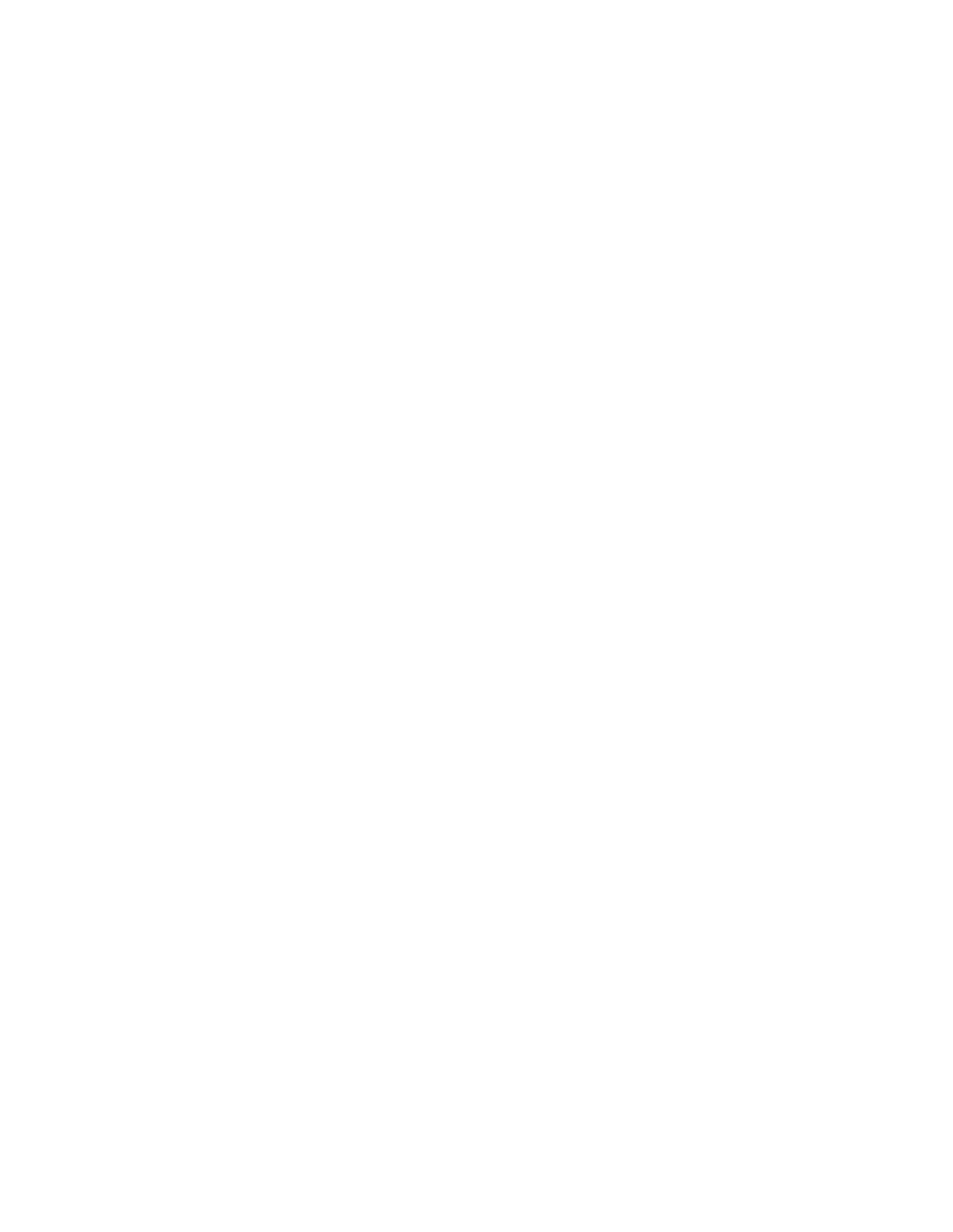#### **CONSOLIDATED Schedules to Consolidated Accounts for the year ended March 31, 2009 369/1, VASANT VIHAR, DEHRA DUN LATIKA ROY MEMORIAL FOUNDATION**

| <b>Particulars</b> |                                   |                          |                          |                          |                |                          | Amount                   |           |  |
|--------------------|-----------------------------------|--------------------------|--------------------------|--------------------------|----------------|--------------------------|--------------------------|-----------|--|
| 12                 | <b>Cost Of Good sold</b>          |                          |                          |                          |                |                          |                          |           |  |
|                    | Opening Stock                     |                          |                          | 43,068                   |                |                          | 43,068                   | 27,011    |  |
|                    | Add:                              |                          |                          |                          |                |                          |                          |           |  |
|                    | <b>Direct Expenses</b>            |                          |                          |                          |                |                          |                          |           |  |
|                    | Raw Material                      |                          |                          | 24,534                   |                |                          | 24,534                   | 280,945   |  |
|                    | Honorarium & Consultancy          |                          |                          | 83,433                   |                |                          | 83,433                   |           |  |
|                    | Advance For Mela                  |                          |                          | $\overline{a}$           |                |                          | $\overline{\phantom{a}}$ | 750       |  |
|                    | Recruitment expenses              |                          | $\overline{a}$           |                          | $\overline{a}$ | $\overline{a}$           | ÷,                       | 1,500     |  |
|                    |                                   |                          |                          | 151,035                  | $\overline{a}$ | $\overline{a}$           | 151,035                  | 310,206   |  |
|                    | Less:                             |                          |                          |                          |                |                          |                          |           |  |
|                    | Closing Stock                     |                          |                          |                          |                | $\overline{\phantom{a}}$ |                          | 43,068    |  |
|                    | <b>Total A</b>                    | $\overline{\phantom{a}}$ | $\overline{\phantom{a}}$ | 151.035                  | $\mathbf{r}$   | $\overline{a}$           | 151.035                  | 267,138   |  |
| 13                 | <b>Project Running Expenses</b>   |                          |                          |                          |                |                          |                          |           |  |
|                    | Salaries and Employees Benefit    | 362,962                  | 374,098                  | 25,359                   | 3,872,228      | 1,661,091                | 6,295,738                | 5,665,132 |  |
|                    | Honorarium & Consultancy          | 62,399                   | 76,699                   | $\sim$                   | 130,003        | 142,640                  | 411,741                  | 719,483   |  |
|                    | Rent                              | 220,609                  | 138,991                  | $\overline{a}$           | 274,961        | $\overline{a}$           | 634,561                  | 522,300   |  |
|                    | Travelling & Conveyance           | 32,543                   | 50,046                   | 870                      | 77,104         | 62,020                   | 222,583                  | 255,794   |  |
|                    | Vehicle Expenses                  | 213,059                  | 37,718                   | $\overline{\phantom{a}}$ | 83,248         | 23,438                   | 357,463                  | 353,404   |  |
|                    | Office Expenses                   | 27,189                   | 5,170                    | 114                      | 22,565         | 12,241                   | 67,279                   | 130,526   |  |
|                    | Printing & Publication            | $\overline{\phantom{a}}$ | $\overline{\phantom{a}}$ | $\overline{a}$           | 231,735        | $\overline{a}$           | 231,735                  | 226,204   |  |
|                    | Printing & Stationery             | 79,214                   | 15,076                   | ٠                        | 53,206         | 14,460                   | 161,956                  | 194,835   |  |
|                    | Repair & Maintenance              | 45,635                   | 21,027                   | $\overline{\phantom{a}}$ | 21,481         | 3,970                    | 92,113                   | 83,533    |  |
|                    | Telephone Expenses                | 43,917                   | 4,900                    | 2,784                    | 109,211        | 13,664                   | 174,476                  | 158,756   |  |
|                    | Electrcity & Water                | 10,170                   | 12,204                   | $\overline{a}$           | 27,365         | $\overline{\phantom{a}}$ | 49,739                   | 36,462    |  |
|                    | <b>Children Activity Expenses</b> | 74,035                   | 17,538                   | $\overline{a}$           | 20,883         | 26,140                   | 138,596                  | 110,699   |  |
|                    | Workshop and Meeting Expenses     | 17,248                   | 2,540                    | $\overline{\phantom{a}}$ | 367,079        | 225,158                  | 612,025                  | 291,335   |  |
|                    | Audit Fee                         | $\overline{a}$           | 22,060                   |                          |                |                          | 22,060                   | 19,664    |  |
|                    | Books Newspaper & Periodicals     | 5,362                    | $\overline{\phantom{a}}$ |                          | 29,175         | 2,015                    | 36,552                   | 28,285    |  |
|                    | <b>Bank Charges</b>               | 3,395                    | 13,544                   | 136                      | 1,173          | 483                      | 18,731                   | 18,112    |  |
|                    | Post & Courier                    | 2,604                    | 2,555                    | ÷,                       | 80.582         | 402                      | 86,143                   | 66,427    |  |
|                    | <b>Advertisement Expenses</b>     | $\overline{a}$           | $\overline{\phantom{a}}$ |                          | 2,400          |                          | 2,400                    | 11,485    |  |
|                    | <b>Hospitality Expenses</b>       | 2,080                    |                          |                          | $\overline{a}$ | 1,546                    | 3,626                    | 18,980    |  |
|                    | <b>Recruitment Expenses</b>       | $\overline{a}$           | $\overline{\phantom{a}}$ |                          | 1,200          | ÷,                       | 1,200                    | 36,343    |  |
|                    | Tax & Legal Fee                   |                          |                          |                          | 485            |                          | 485                      | $\sim$    |  |
|                    | <b>Training Expenses</b>          | 4,000                    |                          |                          | $\overline{a}$ |                          | 4,000                    | $\sim$    |  |
|                    | <b>Relocation Expenses</b>        |                          |                          |                          |                | 29.656                   | 29,656                   |           |  |
|                    | Interest on Bank loan             | $\overline{\phantom{a}}$ |                          |                          |                |                          | $\overline{\phantom{a}}$ | 10,966    |  |
|                    | Professional Fee                  | 6,510                    | 6,932                    | ä,                       | L,             | $\overline{\phantom{a}}$ | 13,442                   | 6,871     |  |
|                    | Debtors written off               | $\overline{a}$           | $\overline{a}$           | ÷                        |                | $\overline{a}$           | ٠                        | 3,029     |  |
|                    |                                   | 1,212,931                | 801,098                  | 29,263                   | 5.406.084      | 2,218,924                | 9,668,300                | 8.968,625 |  |